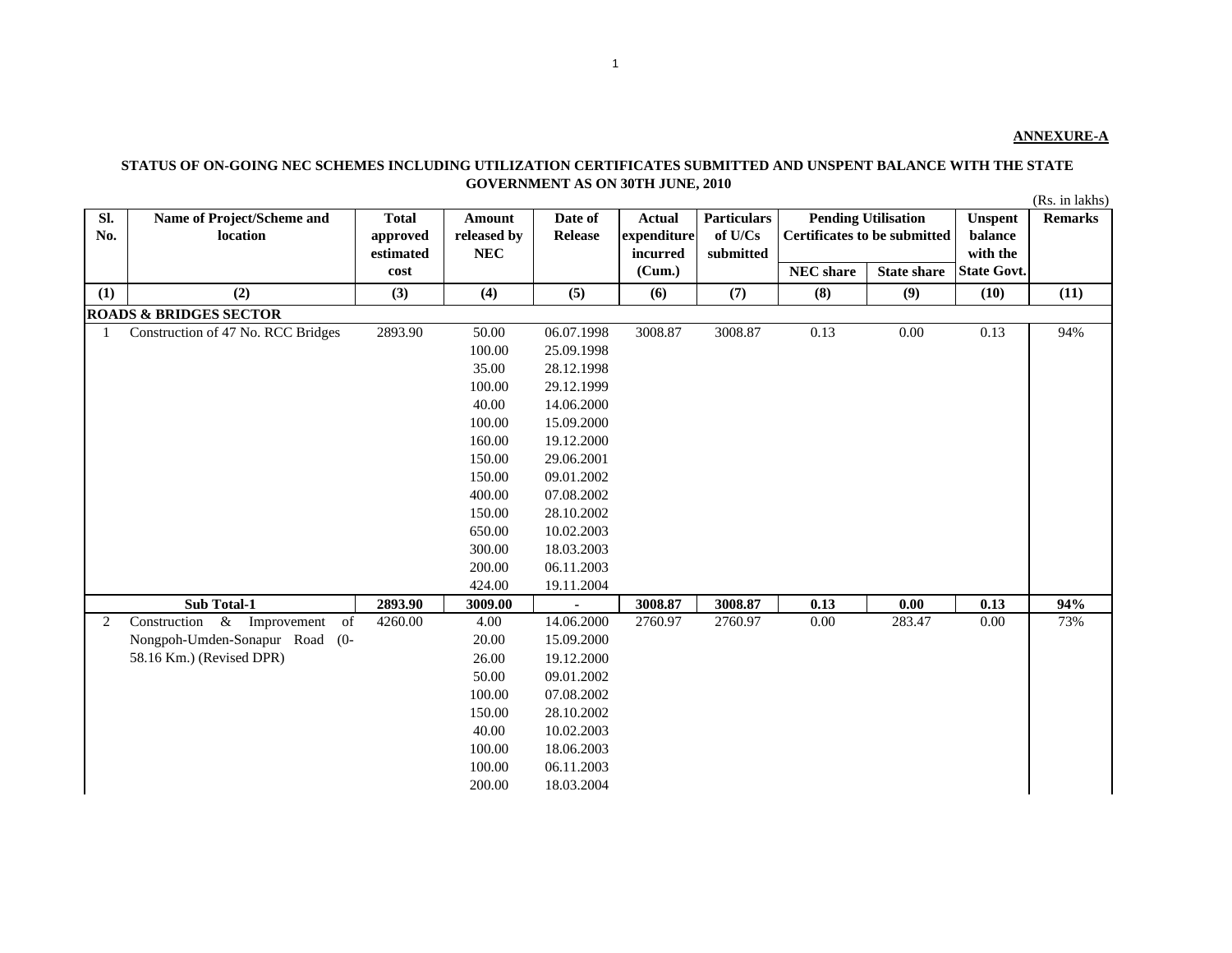|  | (Rs. in lakhs) |
|--|----------------|
|  |                |

| Sl.<br>No.     | Name of Project/Scheme and<br>location                                                                                              | <b>Total</b><br>approved | Amount<br>released by | Date of<br><b>Release</b> | <b>Actual</b><br>expenditure | <b>Particulars</b><br>of $U/Cs$ |                  | <b>Pending Utilisation</b><br><b>Certificates to be submitted</b> | <b>Unspent</b><br>balance | <b>Remarks</b> |
|----------------|-------------------------------------------------------------------------------------------------------------------------------------|--------------------------|-----------------------|---------------------------|------------------------------|---------------------------------|------------------|-------------------------------------------------------------------|---------------------------|----------------|
|                |                                                                                                                                     | estimated                | <b>NEC</b>            |                           | incurred                     | submitted                       |                  |                                                                   | with the                  |                |
|                |                                                                                                                                     | cost                     |                       |                           | (Cum.)                       |                                 | <b>NEC</b> share | <b>State share</b>                                                | <b>State Govt.</b>        |                |
| (1)            | (2)                                                                                                                                 | (3)                      | (4)                   | (5)                       | (6)                          | (7)                             | (8)              | (9)                                                               | (10)                      | (11)           |
|                |                                                                                                                                     |                          | 200.00                | 04.08.2004                |                              |                                 |                  |                                                                   |                           |                |
|                |                                                                                                                                     |                          | 300.00                | 19.11.2004                |                              |                                 |                  |                                                                   |                           |                |
|                |                                                                                                                                     |                          | 450.00                | 24.06.2005                |                              |                                 |                  |                                                                   |                           |                |
|                |                                                                                                                                     |                          | 1000.00               | 11.12.2007                |                              |                                 |                  |                                                                   |                           |                |
|                | Sub Total-2                                                                                                                         | 4260.00                  | 2740.00               |                           | 2760.97                      | 2760.97                         | 0.00             | 283.47                                                            | 0.00                      | 71%            |
| 3              | Barapani-Umroi-Mawlasnai Road (0-                                                                                                   | 2053.10                  | 200.00                | 15.09.2004                | 2143.11                      | 2143.11                         | 0.00             | 0.00                                                              | 0.00                      | 92%            |
|                | 38.25 Km.)                                                                                                                          |                          | 300.00                | 19.11.2004                |                              |                                 |                  |                                                                   |                           |                |
|                |                                                                                                                                     |                          | 450.00                | 24.06.2005                |                              |                                 |                  |                                                                   |                           |                |
|                |                                                                                                                                     |                          | 116.00                | 31.01.2006                |                              |                                 |                  |                                                                   |                           |                |
|                |                                                                                                                                     |                          | 800.00                | 05.12.2006                |                              |                                 |                  |                                                                   |                           |                |
|                |                                                                                                                                     |                          | 71.79                 | 20.03.2010                |                              |                                 |                  |                                                                   |                           |                |
|                | Sub Total-3                                                                                                                         | 2053.10                  | 1937.79               |                           | 2143.11                      | 2143.11                         | 0.00             | $0.00\,$                                                          | 0.00                      | 92%            |
| $\overline{4}$ | Improvement including Widening Agia-                                                                                                | 5967.62                  | 270.00                | 03.01.2006                | 5683.68                      | 5683.68                         | 256.20           | 28.12                                                             | 256.20                    | 96%            |
|                | Medhipara-Phulbari-Tura Road (73rd-                                                                                                 |                          | 700.00                | 05.12.2006                |                              |                                 |                  |                                                                   |                           |                |
|                | 133rd Km.)                                                                                                                          |                          | 695.00                | 26.03.2007                |                              |                                 |                  |                                                                   |                           |                |
|                |                                                                                                                                     |                          | 700.00                | 20.08.2007                |                              |                                 |                  |                                                                   |                           |                |
|                |                                                                                                                                     |                          | 800.00                | 07.01.2008                |                              |                                 |                  |                                                                   |                           |                |
|                |                                                                                                                                     |                          | 400.00                | 18.03.2008                |                              |                                 |                  |                                                                   |                           |                |
|                |                                                                                                                                     |                          | 700.00                | 18.08.2008                |                              |                                 |                  |                                                                   |                           |                |
|                |                                                                                                                                     |                          | 500.00                | 19.01.2009                |                              |                                 |                  |                                                                   |                           |                |
|                |                                                                                                                                     |                          | 350.00                | 07.09.2009                |                              |                                 |                  |                                                                   |                           |                |
|                |                                                                                                                                     |                          | 256.20                | 04.06.2010                |                              |                                 |                  |                                                                   |                           |                |
|                | Sub Total-4                                                                                                                         | 5967.62                  | 5371.20               |                           | 5683.68                      | 5683.68                         | 256.20           | 28.12                                                             | 256.20                    | 96%            |
| 5              | $% \left( \left( \mathcal{A},\mathcal{A}\right) \right) =\left( \mathcal{A},\mathcal{A}\right)$ of<br>Construction<br>Rymbai-Bataw- | 4031.00                  | 180.00                | 13.03.2006                | 3729.32                      | 3729.32                         | 95.84            | 41.51                                                             | 95.84                     | 87%            |
|                | Borghat-Jalalpur Road(0-63rd Km.)                                                                                                   |                          | 500.00                | 14.03.2007                |                              |                                 |                  |                                                                   |                           |                |
|                |                                                                                                                                     |                          | 300.00                | 20.08.2007                |                              |                                 |                  |                                                                   |                           |                |
|                |                                                                                                                                     |                          | 500.00                | 07.01.2008                |                              |                                 |                  |                                                                   |                           |                |
|                |                                                                                                                                     |                          | 400.00                | 18.03.2008                |                              |                                 |                  |                                                                   |                           |                |
|                |                                                                                                                                     |                          | 600.00                | 23.07.2008                |                              |                                 |                  |                                                                   |                           |                |
|                |                                                                                                                                     |                          | 400.00                | 19.01.2009                |                              |                                 |                  |                                                                   |                           |                |
|                |                                                                                                                                     |                          | 600.00                | 07.09.2009                |                              |                                 |                  |                                                                   |                           |                |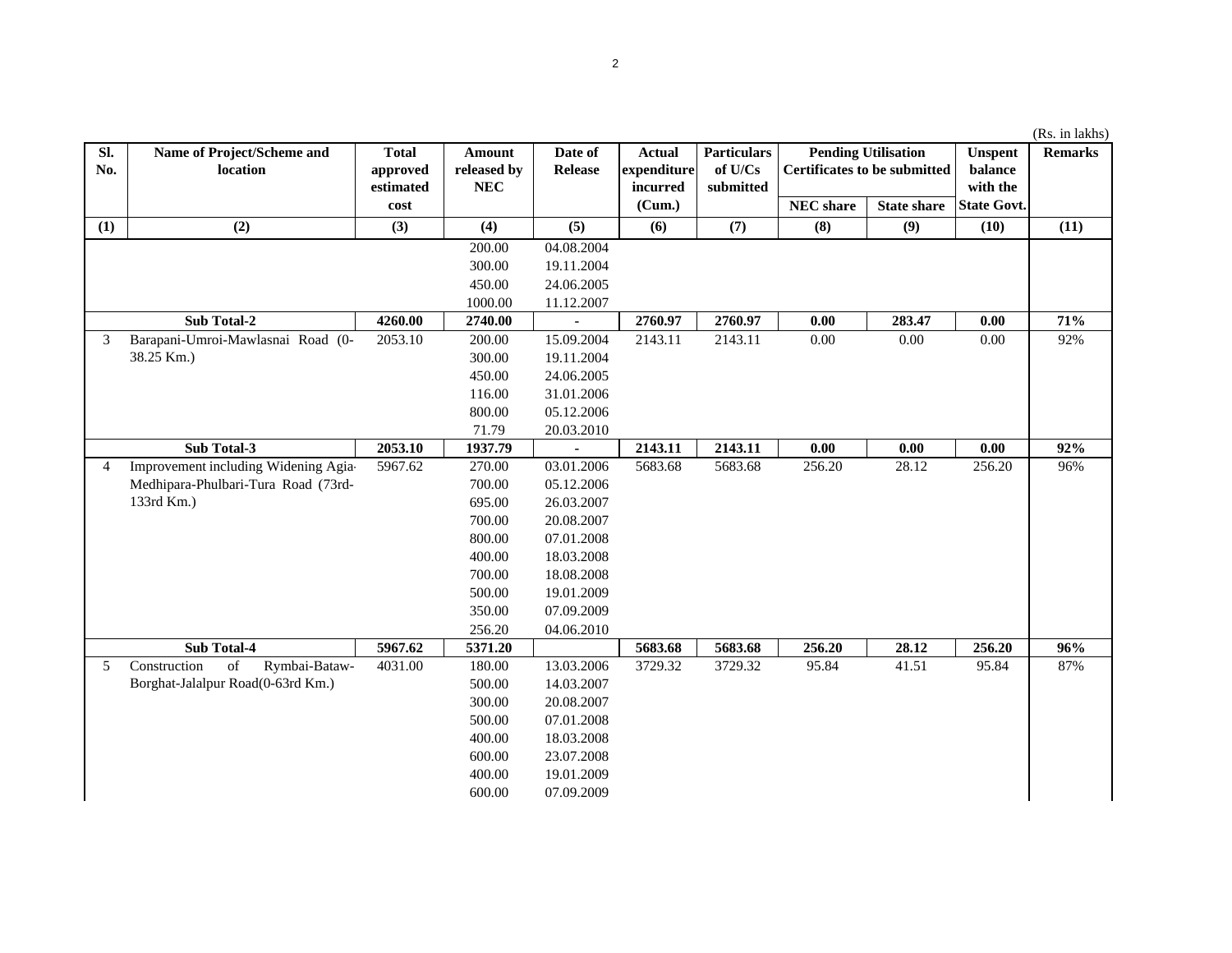| $\overline{\phantom{a}}$ |  |  |  |  |
|--------------------------|--|--|--|--|

|            |                                        |                          |                              |                           |                                          |                                            |                                                                   |                    |                                       | (Rs. in lakhs) |
|------------|----------------------------------------|--------------------------|------------------------------|---------------------------|------------------------------------------|--------------------------------------------|-------------------------------------------------------------------|--------------------|---------------------------------------|----------------|
| SI.<br>No. | Name of Project/Scheme and<br>location | <b>Total</b><br>approved | Amount<br>released by<br>NEC | Date of<br><b>Release</b> | <b>Actual</b><br>expenditure<br>incurred | <b>Particulars</b><br>of U/Cs<br>submitted | <b>Pending Utilisation</b><br><b>Certificates to be submitted</b> |                    | <b>Unspent</b><br>balance<br>with the | <b>Remarks</b> |
|            |                                        | estimated<br>cost        |                              |                           | (Cum.)                                   |                                            | <b>NEC</b> share                                                  | <b>State share</b> | <b>State Govt.</b>                    |                |
| (1)        | (2)                                    | (3)                      | (4)                          | (5)                       | (6)                                      | (7)                                        | (8)                                                               | (9)                | (10)                                  | (11)           |
|            | Sub Total-5                            | 4031.00                  | 3480.00                      |                           | 3729.32                                  | 3729.32                                    | 95.84                                                             | 41.51              | 95.84                                 | 87%            |
| 6          | Conversion of Bridge No.22/2 on        | 483.00                   | 305.00                       | 14.03.2006                | 334.06                                   | 334.06                                     | 129.70                                                            | 19.24              | 129.70                                | 65%            |
|            | Mankachar-Mahendraganj Road (0-        |                          | 129.70                       | 20.03.2010                |                                          |                                            |                                                                   |                    |                                       |                |
|            | 63rd Km.)                              |                          |                              |                           |                                          |                                            |                                                                   |                    |                                       |                |
|            | Sub Total-6                            | 483.00                   | 434.70                       | 14.03.2006                | 334.06                                   | 334.06                                     | 129.70                                                            | 19.24              | 129.70                                | 65%            |
| 7          | Improvement/Upgradation of Cherra-     | 3646.00                  | 100.00                       | 25.09.2006                | 2839.16                                  | 2839.16                                    | 1000.00                                                           | 97.51              | 1000.00                               | 83%            |
|            | Mawsmai-Shella Road (0-40 Km.)         |                          | 343.00                       | 25.09.2007                |                                          |                                            |                                                                   |                    |                                       |                |
|            |                                        |                          | 400.00                       | 18.03.2008                |                                          |                                            |                                                                   |                    |                                       |                |
|            |                                        |                          | 400.00                       | 23.07.2008                |                                          |                                            |                                                                   |                    |                                       |                |
|            |                                        |                          | 300.00                       | 19.01.2009                |                                          |                                            |                                                                   |                    |                                       |                |
|            |                                        |                          | 1000.00                      | 07.08.2009                |                                          |                                            |                                                                   |                    |                                       |                |
|            |                                        |                          | 1000.00                      | 30.09.2009                |                                          |                                            |                                                                   |                    |                                       |                |
|            | Sub Total-7                            | 3646.00                  | 3543.00                      |                           | 2839.16                                  | 2839.16                                    | 1000.00                                                           | 97.51              | 1000.00                               | 83%            |
| 8          | Survey & Investigation                 | 123.40                   | 7.50                         | 10.03.1999                | 89.78                                    | 89.78                                      | 47.72                                                             | 15.28              | 47.72                                 | 70%            |
|            | (9th & 10th Plan Road Schemes)         |                          | 27.00                        | 13.03.2002                |                                          |                                            |                                                                   |                    |                                       |                |
|            |                                        |                          | 3.00                         | 28.10.2002                |                                          |                                            |                                                                   |                    |                                       |                |
|            |                                        |                          | 100.00                       | 10.02.2003                |                                          |                                            |                                                                   |                    |                                       |                |
|            | <b>Sub Total-8</b>                     | 123.40                   | 137.50                       |                           | 89.78                                    | 89.78                                      | 47.72                                                             | 15.28              | 47.72                                 | 70%            |
| 9          | Survey & Investigation (11th Plan      | 150.00                   | 135.00                       | 08.02.2008                | 114.57                                   | 114.57                                     | 20.43                                                             | 15.00              | 20.43                                 | 90%            |
|            | Road Schemes)-Total                    |                          |                              |                           |                                          |                                            |                                                                   |                    |                                       |                |
|            | i) Mrg-Ranigodown- Azra Road (85       |                          |                              |                           |                                          |                                            |                                                                   |                    |                                       |                |
|            | km)                                    |                          |                              |                           |                                          |                                            |                                                                   |                    |                                       |                |
|            | ii) Jowai-Khanduli-Baithalangsu road   |                          |                              |                           |                                          |                                            |                                                                   |                    |                                       |                |
|            | $(55 \text{ km})$                      |                          |                              |                           |                                          |                                            |                                                                   |                    |                                       |                |
|            | iii) Balance portion of Rymbai-Bataw-  |                          |                              |                           |                                          |                                            |                                                                   |                    |                                       |                |
|            | Jalalpur road (57km)                   |                          |                              |                           |                                          |                                            |                                                                   |                    |                                       |                |
|            | iv) Balance portion of Agia-Medhipara  |                          |                              |                           |                                          |                                            |                                                                   |                    |                                       |                |
|            | Tura road (73km)                       |                          |                              |                           |                                          |                                            |                                                                   |                    |                                       |                |
|            | v) Mankachar-Mahendraganj road (30     |                          |                              |                           |                                          |                                            |                                                                   |                    |                                       |                |
|            | <b>Sub Total-9</b>                     | 150.00                   | 135.00                       |                           | 114.57                                   | 114.57                                     | 20.43                                                             | 15.00              | 20.43                                 | 90%            |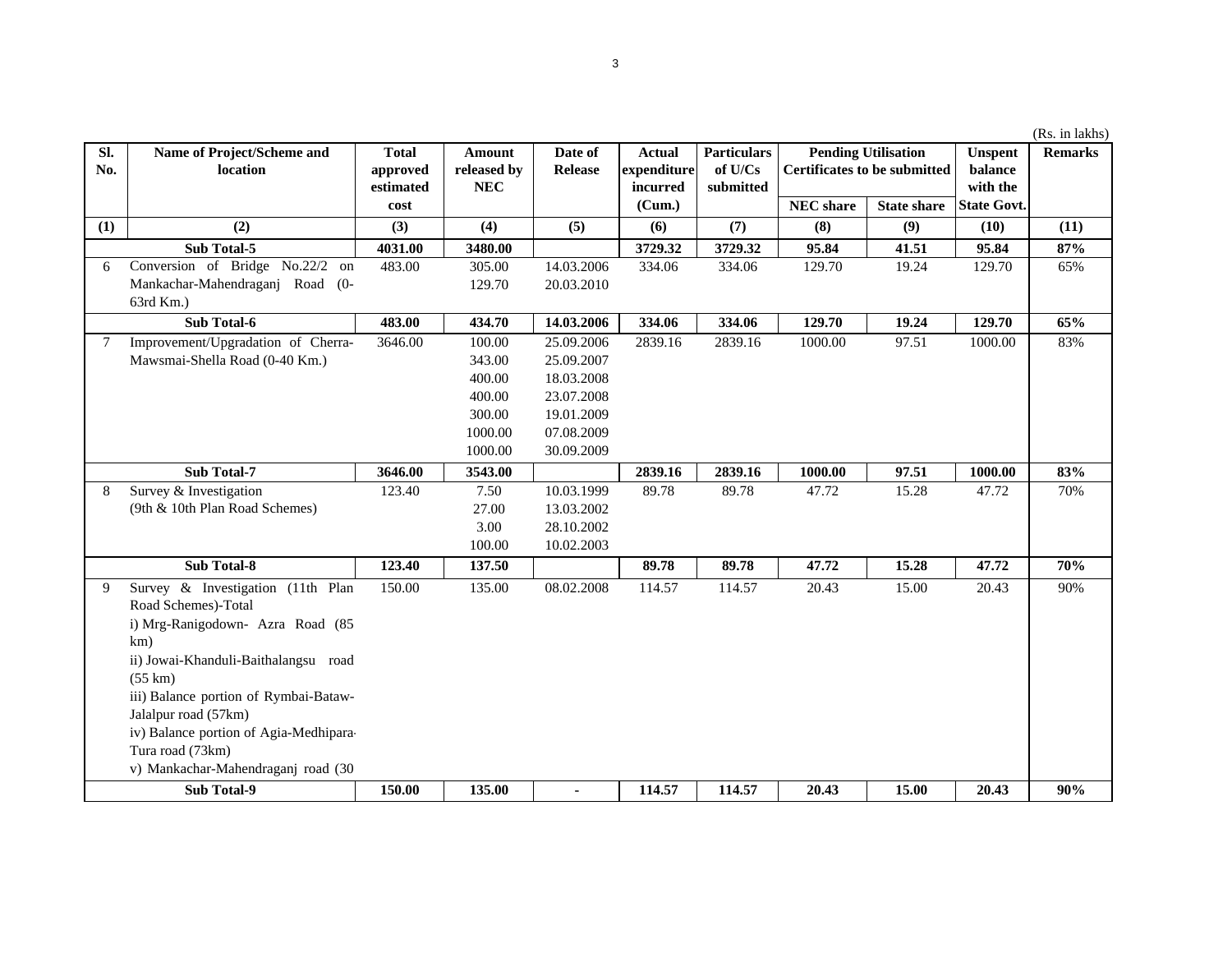|            |                                                                                                                                                                                               |                                       |                                            |                           |                                          |                                            |                  |                                                                   |                                       | (Rs. in lakhs)          |
|------------|-----------------------------------------------------------------------------------------------------------------------------------------------------------------------------------------------|---------------------------------------|--------------------------------------------|---------------------------|------------------------------------------|--------------------------------------------|------------------|-------------------------------------------------------------------|---------------------------------------|-------------------------|
| Sl.<br>No. | Name of Project/Scheme and<br>location                                                                                                                                                        | <b>Total</b><br>approved<br>estimated | <b>Amount</b><br>released by<br><b>NEC</b> | Date of<br><b>Release</b> | <b>Actual</b><br>expenditure<br>incurred | <b>Particulars</b><br>of U/Cs<br>submitted |                  | <b>Pending Utilisation</b><br><b>Certificates to be submitted</b> | <b>Unspent</b><br>balance<br>with the | <b>Remarks</b>          |
|            |                                                                                                                                                                                               | cost                                  |                                            |                           | (Cum.)                                   |                                            | <b>NEC</b> share | <b>State share</b>                                                | <b>State Govt.</b>                    |                         |
| (1)        | (2)                                                                                                                                                                                           | (3)                                   | (4)                                        | (5)                       | (6)                                      | (7)                                        | (8)              | (9)                                                               | (10)                                  | (11)                    |
| 10         | Mankachar-Mahendraganj Road                                                                                                                                                                   | 2867.00                               | 500.00                                     | 04.03.2010                | 0.00                                     | 0.00                                       | 500.00           | 55.56                                                             | 500.00                                |                         |
|            | (11th Plan scheme)                                                                                                                                                                            |                                       |                                            |                           |                                          |                                            |                  |                                                                   |                                       |                         |
|            | Sub Total-10                                                                                                                                                                                  | 2867.00                               | 500.00                                     |                           | 0.00                                     | 0.00                                       | 500.00           | 55.56                                                             | 500.00                                |                         |
| 11         | Survey & Investigation & Preparation<br>of DPR (11th Plan Road Schemes)-<br>Construction of Nongstoin-Rambrai-<br>Kyrshai-Chaygoan Road (77.00 Kms.)                                          | 38.50                                 | 34.65                                      | 23.03.2010                | 0.00                                     | 0.00                                       | 34.65            | 3.85                                                              | 34.65                                 |                         |
|            | Sub total -11                                                                                                                                                                                 | 38.50                                 | 34.65                                      |                           | 0.00                                     | 0.00                                       | 34.65            | 3.85                                                              | 34.65                                 |                         |
| 12         | $% \left( \left( \mathcal{A},\mathcal{A}\right) \right) =\left( \mathcal{A},\mathcal{A}\right)$ of<br>Agia-Medhipara-<br>Construction<br>Phulbari-Tura road (0-73 Kms.) (11th<br>Plan Scheme) | 9064.00                               | 1800.00                                    | 04.06.2010                | 0.00                                     | 0.00                                       | 1800.00          | 200.00                                                            | 1800.00                               | release of 2010-<br>11  |
|            | Sub total-12                                                                                                                                                                                  | 9064.00                               | 1800.00                                    |                           | 0.00                                     | 0.00                                       | 1800.00          | 200.00                                                            | 1800.00                               |                         |
|            | <b>Total: Roads &amp; Bridges:</b>                                                                                                                                                            | 35577.52                              | 23122.84                                   |                           | 20703.52                                 | 20703.52                                   | 3884.67          | 759.54                                                            | 3884.67                               |                         |
|            | (OTHER THAN ROADS & BRIDGES SECTORS)                                                                                                                                                          |                                       |                                            |                           |                                          |                                            |                  |                                                                   |                                       |                         |
| (A)        | <b>AGRICULTURE:</b>                                                                                                                                                                           |                                       |                                            |                           |                                          |                                            |                  |                                                                   |                                       |                         |
| -1         | Cultivation of Boro Paddy in Non-                                                                                                                                                             | 100.00                                | 45.00                                      | 08.01.2007                | 90.00                                    | 90.00                                      | 0.00             | 10.00                                                             | 0.00                                  | To utilise              |
|            | <b>Traditional Areas</b>                                                                                                                                                                      |                                       | 45.00                                      | 25.03.2008                |                                          |                                            |                  |                                                                   |                                       | State share of<br>10.00 |
|            | <b>Total-Agriculture:</b>                                                                                                                                                                     | 100.00                                | 90.00                                      |                           | 90.00                                    | 90.00                                      | 0.00             | 10.00                                                             | 0.00                                  |                         |
| <b>(B)</b> | <b>HORTICULTURE:</b>                                                                                                                                                                          |                                       |                                            |                           |                                          |                                            |                  |                                                                   |                                       |                         |
| -1         | Citrus Rejuvenation & Development of                                                                                                                                                          | 335.48                                | 11.98                                      | 17.03.2003                | 319.23                                   | 319.23                                     | 0.00             | 16.25                                                             | 0.00                                  | To seek                 |
|            | Mandarin Oranges in Meghalaya                                                                                                                                                                 |                                       | 86.00                                      | 29.09.2003                |                                          |                                            |                  |                                                                   |                                       | release of              |
|            |                                                                                                                                                                                               |                                       | 75.00                                      | 29.07.2004                |                                          |                                            |                  |                                                                   |                                       | State share of          |
|            |                                                                                                                                                                                               |                                       | 95.46                                      | 23.03.2007                |                                          |                                            |                  |                                                                   |                                       | 16.25                   |
|            |                                                                                                                                                                                               |                                       | 50.79                                      | 29.09.2008                |                                          |                                            |                  |                                                                   |                                       |                         |
|            | Sub Total-(B)-1                                                                                                                                                                               | 335.48                                | 319.23                                     |                           | 319.23                                   | 319.23                                     | 0.00             | 16.25                                                             | 0.00                                  |                         |
| 2          | expansion of Strawberry in<br>Area                                                                                                                                                            | 308.00                                | 114.80                                     | 20.08.2004                | 288.68                                   | 288.68                                     | 0.00             | 19.32                                                             | 0.00                                  | To utilise              |
|            | Meghalaya.                                                                                                                                                                                    |                                       | 19.80                                      | 08.02.2006                |                                          |                                            |                  |                                                                   |                                       | State share of          |

49.50 18.07.2006

19.32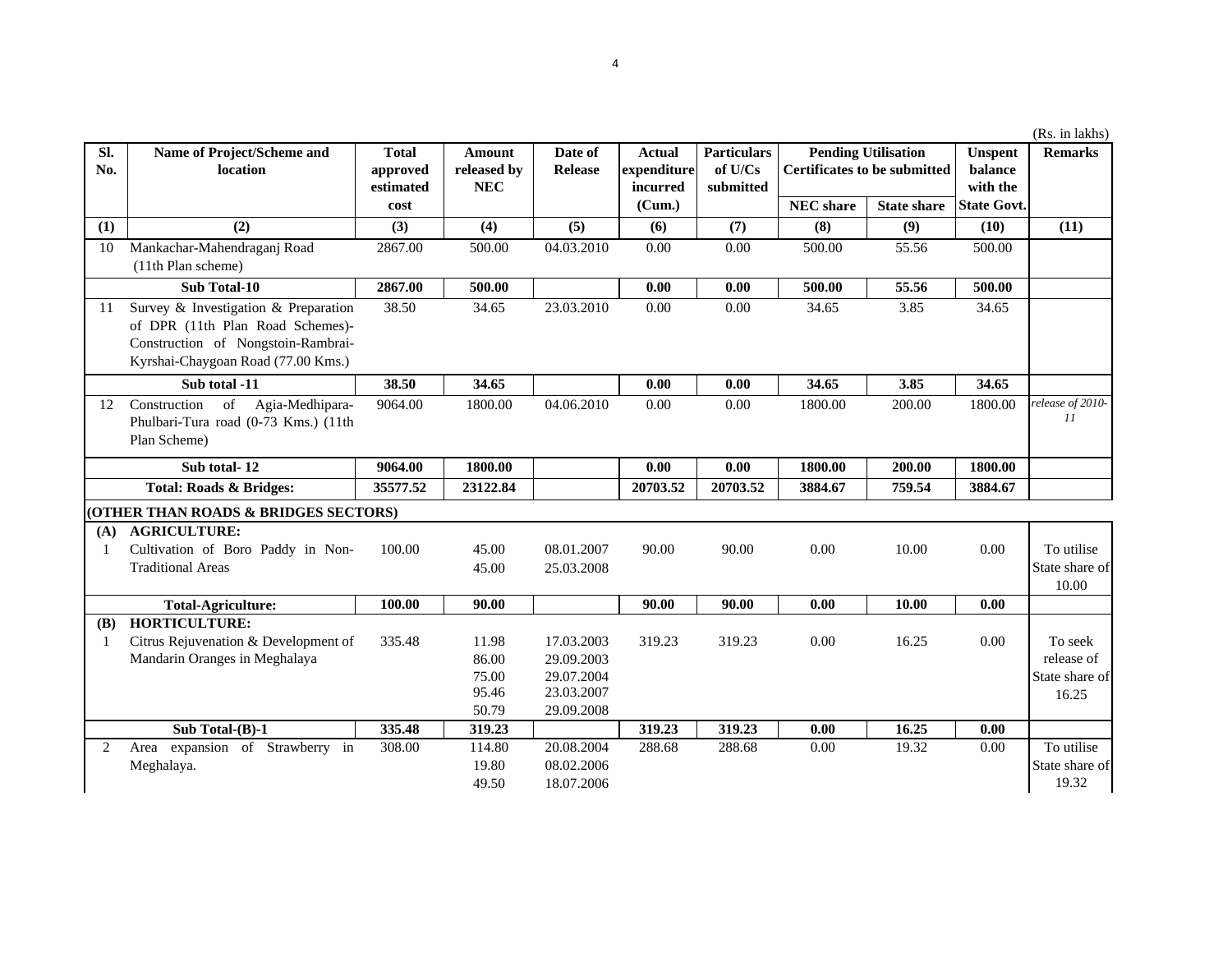| $\overline{sl}$ . |                                        |              |               |            |               |                    |                  |                                     | <b>Unspent</b>     |                |
|-------------------|----------------------------------------|--------------|---------------|------------|---------------|--------------------|------------------|-------------------------------------|--------------------|----------------|
|                   | Name of Project/Scheme and             | <b>Total</b> | <b>Amount</b> | Date of    | <b>Actual</b> | <b>Particulars</b> |                  | <b>Pending Utilisation</b>          |                    | <b>Remarks</b> |
| No.               | location                               | approved     | released by   | Release    | expenditure   | of U/Cs            |                  | <b>Certificates to be submitted</b> | balance            |                |
|                   |                                        | estimated    | <b>NEC</b>    |            | incurred      | submitted          |                  |                                     | with the           |                |
|                   |                                        | cost         |               |            | (Cum.)        |                    | <b>NEC</b> share | <b>State share</b>                  | <b>State Govt.</b> |                |
| (1)               | (2)                                    | (3)          | (4)           | (5)        | (6)           | (7)                | (8)              | (9)                                 | (10)               | (11)           |
|                   |                                        |              | 104.58        | 14.03.2007 |               |                    |                  |                                     |                    |                |
|                   | Sub Total-(B)-2                        | 308.00       | 288.68        |            | 288.68        | 288.68             | 0.00             | 19.32                               | 0.00               |                |
| 3                 | Establishment of Regional Training     | 496.64       | 178.78        | 29.01.2010 | 0.00          | 0.00               | 178.78           | 19.86                               | 178.78             |                |
|                   | Centre for Commercial Cash Crop        |              |               |            |               |                    |                  |                                     |                    |                |
|                   | <b>Cultivation at Umsning</b>          |              |               |            |               |                    |                  |                                     |                    |                |
|                   | Sub Total-(B)-3                        | 496.64       | 178.78        |            | 0.00          | 0.00               | 178.78           | 19.86                               | 178.78             |                |
| $\overline{4}$    | Horticulture Development at Nokrek     | 439.94       | 158.38        | 23.03.2010 | 87.22         | 0.00               | 158.38           | 17.60                               | 71.16              | 19.80%         |
|                   | Region, East Garo Hills, Meghalaya     |              |               |            |               |                    |                  |                                     |                    |                |
|                   | Sub Total-(B)-4                        | 439.94       | 158.38        |            | 87.22         | 0.00               | 158.38           | 17.60                               | 71.16              |                |
|                   | <b>Total-Horticulture:</b>             | 1580.06      | 945.07        |            | 695.13        | 607.91             | 337.16           | 73.03                               | 249.94             |                |
| (C)               | <b>FISHERIES:</b>                      |              |               |            |               |                    |                  |                                     |                    |                |
| -1                | Construction of Fishery<br>pond at     | 1.44         | 0.90          | 30.06.2006 | 0.00          | 0.00               | 0.90             | 0.00                                | 0.90               | To be          |
|                   | Mawkriah                               |              |               |            |               |                    |                  |                                     |                    | diverted to    |
|                   |                                        |              |               |            |               |                    |                  |                                     |                    | another        |
|                   | Sub Total: (C)-1                       | 1.44         | 0.90          |            | 0.00          | 0.00               | 0.90             | 0.00                                | 0.90               | scheme         |
| 2                 | Fisheries<br>Integrated<br>Development | 98.00        | 25.00         | 12.03.2007 | 88.20         | 88.20              | 0.00             | 9.80                                | 0.00               | To utilise     |
|                   | Programme                              |              | 63.20         | 25.03.2008 |               |                    |                  |                                     |                    | State share of |
|                   |                                        |              |               |            |               |                    |                  |                                     |                    | 9.80           |
|                   | Sub Total: (C)-2                       | 98.00        | 88.20         |            | 88.20         | 88.20              | 0.00             | 9.80                                | 0.00               |                |
|                   | <b>Total-Fisheries:</b>                | 99.44        | 89.10         |            | 88.20         | 88.20              | 0.90             | 9.80                                | 0.90               |                |
| (D)               | <b>SPORTS &amp; YOUTH AFFAIRS:</b>     |              |               |            |               |                    |                  |                                     |                    |                |
| -1                | Construction of Gymnasium-cum-         | 257.35       | 100.00        | 26.03.2004 | 235.00        | 235.00             | 0.00             | 15.00                               | 0.00               | To submit      |
|                   | Indoor Sports Hall at JNS Complex.     |              | 135.00        | 25.07.2005 |               |                    |                  |                                     |                    | comprehen-     |
|                   |                                        |              |               |            |               |                    |                  |                                     |                    | sive UC for    |
|                   |                                        |              |               |            |               |                    |                  |                                     |                    | full amount    |
|                   |                                        |              |               |            |               |                    |                  |                                     |                    | of 250.00      |
|                   | Sub Total:(D)-1                        | 257.35       | 235.00        |            | 235.00        | 235.00             | 0.00             | 15.00                               | 0.00               |                |
| 2                 | Construction of 100 playgrounds in     | 100.00       | 100.00        | 22.02.2005 | 100.00        | 0.00               | 100.00           | 0.00                                | 0.00               | To submit      |

Rural Areas/Schools

(Rs. in lakhs)

UC for 100.00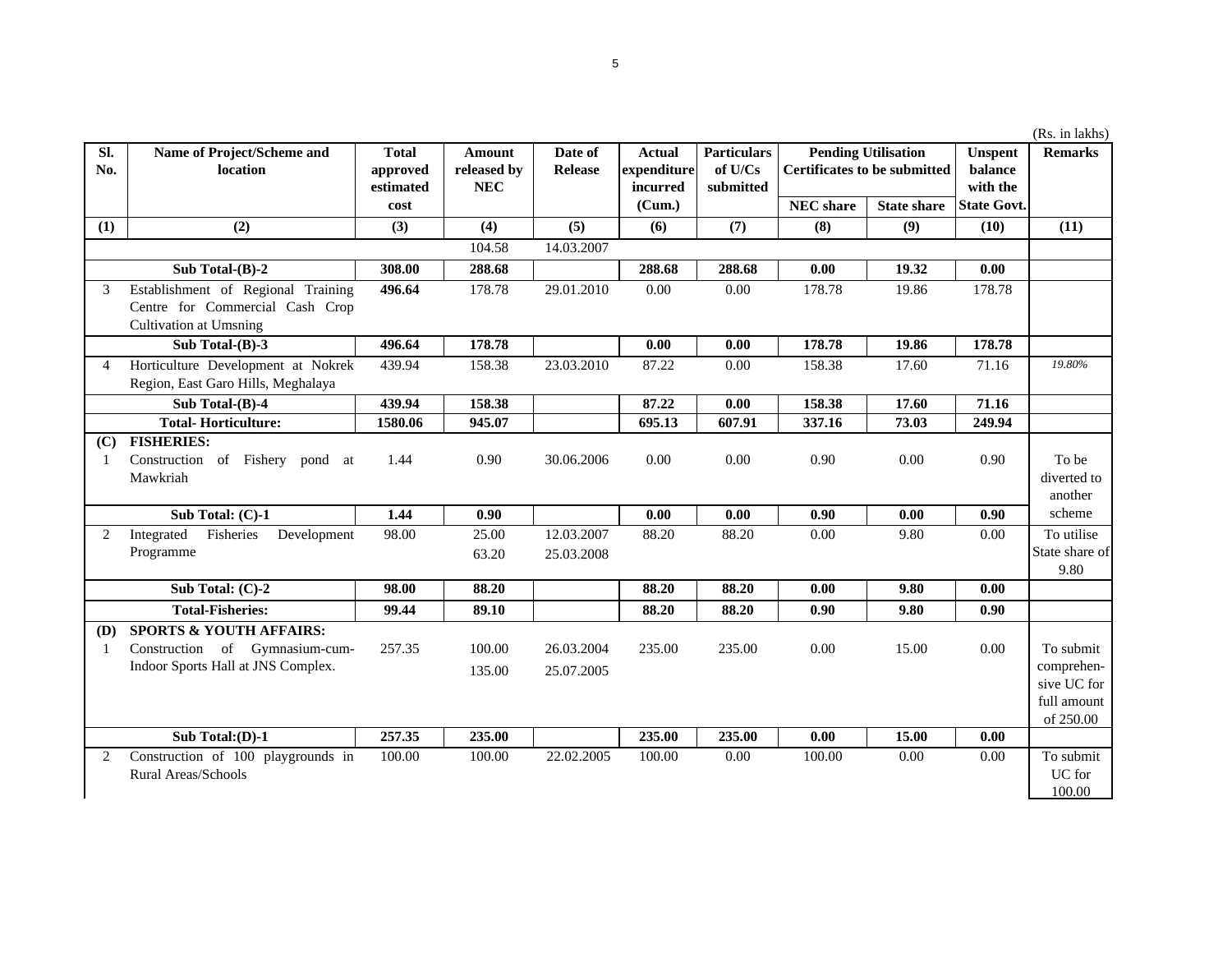|     |                                         |              |             |                |               |                    |                                     |                            |                    | (Rs. in lakhs) |
|-----|-----------------------------------------|--------------|-------------|----------------|---------------|--------------------|-------------------------------------|----------------------------|--------------------|----------------|
| Sl. | Name of Project/Scheme and              | <b>Total</b> | Amount      | Date of        | <b>Actual</b> | <b>Particulars</b> |                                     | <b>Pending Utilisation</b> | <b>Unspent</b>     | <b>Remarks</b> |
| No. | location                                | approved     | released by | <b>Release</b> | expenditure   | of U/Cs            | <b>Certificates to be submitted</b> |                            | balance            |                |
|     |                                         | estimated    | <b>NEC</b>  |                | incurred      | submitted          |                                     |                            | with the           |                |
|     |                                         | cost         |             |                | (Cum.)        |                    | <b>NEC</b> share                    | <b>State share</b>         | <b>State Govt.</b> |                |
| (1) | (2)                                     | (3)          | (4)         | (5)            | (6)           | (7)                | (8)                                 | (9)                        | (10)               | (11)           |
|     | Sub Total: $(D)-2$                      | 100.00       | 100.00      |                | 100.00        | 0.00               | 100.00                              | 0.00                       | 0.00               |                |
|     | Total-Sports & Youth Affairs:           | 357.35       | 335.00      |                | 335.00        | 235.00             | 100.00                              | 15.00                      | 0.00               |                |
| (E) | <b>FORESTS &amp; ENVIRONMENT:</b>       |              |             |                |               |                    |                                     |                            |                    |                |
| -1  | Community-Based Eco-Tourism for         | 15.00        | 6.75        | 2005-06        | 6.75          | 6.75               | 6.75                                | 1.50                       | 6.75               | To submit      |
|     | the Mawphlang Sacred Groves.            |              | 6.75        | 28.03.09       |               |                    |                                     |                            |                    | UC for 8.25.   |
|     | Sub Total: $(E)-1$                      | 15.00        | 13.50       |                | 6.75          | 6.75               | 6.75                                | 1.50                       | 6.75               |                |
| 2   | Development of<br>Bamboo<br>Sector      | 50.00        | 50.00       | 2005.06        | 42.06         | 0.00               | 50.00                               | 0.00                       | 7.94               | To utilise the |
|     | including Resource<br>Mapping<br>- &    |              |             |                |               |                    |                                     |                            |                    | balance and    |
|     | Inventory on Bamboo                     |              |             |                |               |                    |                                     |                            |                    | submit UC      |
|     |                                         |              |             |                |               |                    |                                     |                            |                    | for $50.00$ .  |
|     | Sub Total: (E)-2                        | 50.00        | 50.00       |                | 42.06         | 0.00               | 50.00                               | 0.00                       | 7.94               |                |
|     | <b>Total-Forests &amp; Environment:</b> | 65.00        | 63.50       |                | 48.81         | 6.75               | 56.75                               | 1.50                       | 14.69              |                |
| (F) | <b>INFORMATION TECHNOLOGY:</b>          |              |             |                |               |                    |                                     |                            |                    |                |
| -1  | Establishment of Remote Sensing GIS     | 201.51       | 100.00      | 08.01.2004     | 149.43        | 149.43             | 25.27                               | 4.44                       | 25.57              | To utilise     |
|     | & Photogrammetry facilities.            |              | 35.00       | 23.03.2005     |               |                    |                                     |                            |                    | unspent        |
|     |                                         |              | 40.00       | 27.03.2007     |               |                    |                                     |                            |                    | balance $\&$   |
|     |                                         |              |             |                |               |                    |                                     |                            |                    | submit full    |
|     |                                         |              |             |                |               |                    |                                     |                            |                    | UC.            |
|     | Sub Total: $(F)-1$                      | 201.51       | 175.00      |                | 149.43        | 149.43             | 25,27                               | 4.44                       | 25.57              |                |
|     | IT-based Science Technology             | 148.00       | 20.00       | 25.03.2010     | 0.00          | 0.00               | 20.00                               | 2.22                       | 20.00              |                |

**(F) INFORMATION TECHNOLOGY:**1 201.51 100.00 08.01.2004 149.43 149.43 25.27 4.44 25.572 148.00 20.00 25.03.2010 0.00 0.00 20.00 2.22 20.00IT-based Science Technology  $0.00$ **Sub Total: (F)-2 148.00 20.00 0.00 0.00 20.00 2.22 20.00 349.51 195.00 149.43 149.43 45.27 6.66 45.57**45.57 **(G) HEALTH & FAMILY WELFARE:** 1 Accident Trauma Centre at Nongpoh. 150.00 50.00 2003-04 140.00 100.00 40.00 10.00 0.00 50.00 03.06.2008 40.00 09.02.2009 **150.00 140.00 140.00 100.00 40.00 10.00 0.00**2 Accident Trauma Centre at Tura 80.00 35.00 27.03.2007 72.00 35.00 37.00 8.00 0.00Establishment & Photogra **Sub Total: (G)-1**  $S$ ub **Total- Information Technology:** Education Programme at 100 Schools  $\cdots$ **Total-Fore Sub**<br>2 IT-based So

## 6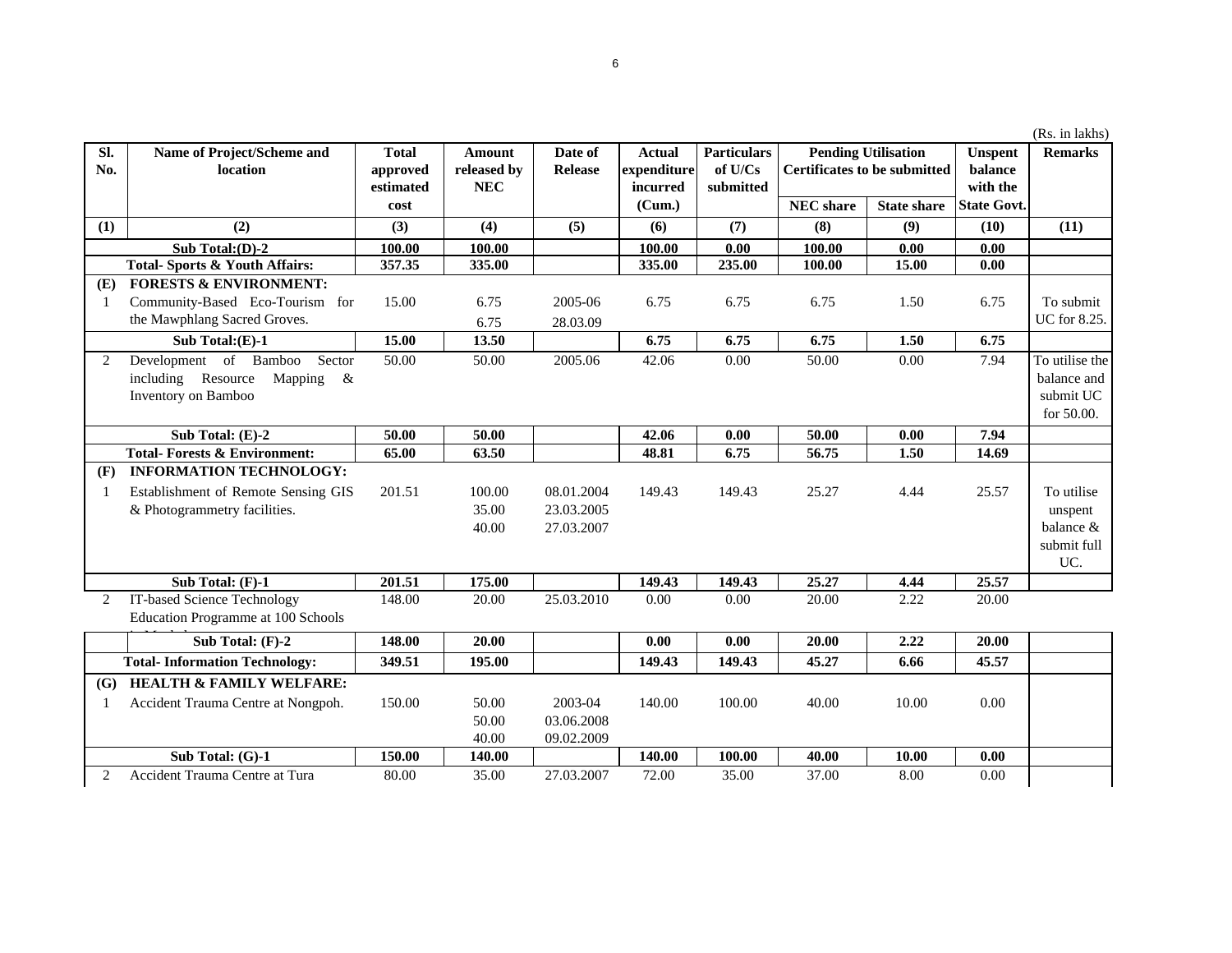| (Rs. in lakhs) |  |  |  |
|----------------|--|--|--|
|                |  |  |  |

| Sl.<br>No.     | Name of Project/Scheme and<br>location              | <b>Total</b><br>approved | Amount<br>released by | Date of<br><b>Release</b> | <b>Actual</b><br>expenditure | <b>Particulars</b><br>of U/Cs | <b>Pending Utilisation</b><br><b>Certificates to be submitted</b> |                    | <b>Unspent</b><br>balance | <b>Remarks</b> |
|----------------|-----------------------------------------------------|--------------------------|-----------------------|---------------------------|------------------------------|-------------------------------|-------------------------------------------------------------------|--------------------|---------------------------|----------------|
|                |                                                     | estimated                | <b>NEC</b>            |                           | incurred                     | submitted                     |                                                                   |                    | with the                  |                |
|                |                                                     | cost                     |                       |                           | (Cum.)                       |                               | <b>NEC</b> share                                                  | <b>State share</b> | <b>State Govt.</b>        |                |
| (1)            | (2)                                                 | (3)                      | (4)                   | (5)                       | (6)                          | (7)                           | (8)                                                               | (9)                | (10)                      | (11)           |
|                |                                                     |                          | 37.00                 | 05.12.2008                |                              |                               |                                                                   |                    |                           |                |
|                | Sub Total: (G)-2                                    | 80.00                    | 72.00                 |                           | 72.00                        | 35.00                         | 37.00                                                             | 8.00               | 0.00                      |                |
| 3              | Accident Trauma Centre at Jowai                     | 80.00                    | 35.00                 | 27.03.2007                | 72.00                        | 35.00                         | 37.00                                                             | 8.00               | 0.00                      |                |
|                |                                                     |                          | 37.00                 | 05.12.2008                |                              |                               |                                                                   |                    | 0.00                      |                |
|                | Sub Total: (G)-3                                    | 80.00                    | 72.00                 |                           | 72.00                        | 35.00                         | 37.00                                                             | 8.00               | 0.00                      |                |
| $\overline{4}$ | Establishment of Six-Bedded Intensive               | 477.03                   | 100.00                | 15.01.2010                | 0.00                         | 0.00                          | 100.00                                                            | 11.11              | 100.00                    |                |
|                | Care Units each at Civil Hospital, Tura             |                          |                       |                           |                              |                               |                                                                   |                    |                           |                |
|                | and Ganesh Das Hospital, Shillong.                  |                          |                       |                           |                              |                               |                                                                   |                    |                           |                |
|                | Sub Total: (G)-4                                    | 477.03                   | 100.00                |                           | 0.00                         | 100.00                        | 100.00                                                            | 11.11              | 100.00                    |                |
|                | Total-Health & Family Welfare:                      | 787.03                   | 384.00                |                           | 284.00                       | 270.00                        | 214.00                                                            | 37.11              | 100.00                    |                |
| (H)            | <b>SERICULTURE &amp; WEAVING:</b>                   |                          |                       |                           |                              |                               |                                                                   |                    |                           |                |
| -1             | Integrated Development Muga Seed                    | 224.00                   | 112.00                | 1997-98                   | 112.00                       | 112.00                        | 89.60                                                             | 9.96               | 89.60                     |                |
|                | Project                                             |                          | 89.60                 | 25.11.2009                |                              |                               |                                                                   |                    |                           |                |
|                | <b>Total-Sericulture &amp; Weaving:</b>             | 224.00                   | 201.60                |                           | 112.00                       | 112.00                        | 89.60                                                             | 9.96               | 89.60                     |                |
| (I)            | <b>EDUCATION:</b>                                   |                          |                       |                           |                              |                               |                                                                   |                    |                           |                |
| -1             | Financial support to the Students of                | 50.00                    | 50.00                 | 30.09.2009                | 50.00                        | 50.00                         | 0.00                                                              | 0.00               | 0.00                      |                |
|                | N.E. Region for Higher Professional                 | 0.00                     | 30.00                 | 19.01.2010                | 0.00                         | 0.00                          | 30.00                                                             | 0.00               | 30.00                     |                |
|                | Courses (2009-10) including addl.                   |                          |                       |                           |                              |                               |                                                                   |                    |                           |                |
| 2              | amount for 2008-09<br>MBOSE e-Governance and Online | 230.30                   | 72.00                 | 15.03.2010                | 0.00                         | 0.00                          | 72.00                                                             | 8.00               | 72.00                     |                |
|                | Connectivity(Meghalaya)                             |                          |                       |                           |                              |                               |                                                                   |                    |                           |                |
|                | <b>Total-Education:</b>                             | 280.30                   | 152.00                |                           | 50.00                        | 50.00                         | 102.00                                                            | 8.00               | 102.00                    |                |
| ( <b>J</b> )   | <b>POWER:</b>                                       |                          |                       |                           |                              |                               |                                                                   |                    |                           |                |
| -1             | Renovation & Modernisation of the                   | 485.36                   | 66.96                 | 24.12.2007                | 407.73                       | 407.73                        | 69.86                                                             | 7.76               | 69.86                     | Expenditure    |
|                | Protection System of Power Stations &               |                          | 300.00                | 21.02.2008                |                              |                               |                                                                   |                    |                           | is inclusive   |
|                | the 132 KV Grid Sub-Station of                      |                          | 69.86                 | 23.06.2010                |                              |                               |                                                                   |                    |                           | of State's     |
|                | <b>MeSEB</b>                                        |                          |                       |                           |                              |                               |                                                                   |                    |                           |                |
|                | Sub Total: $(J)$ -1                                 | 485.36                   | 436.82                |                           | 407.73                       | 407.73                        | 69.86                                                             | 7.76               | 69.86                     |                |
| 2              | Construction of the LILO 132 KV D/C                 | 350.00                   | 90.00                 | 08.02.2007                | 266.66                       | 266.66                        | 75.00                                                             | 8.33               | 75.00                     | Expenditure    |
|                | from Stage-IV to Sarusajai line(4.08                |                          | 150.00                | 20.02.2008                |                              |                               |                                                                   |                    |                           | is inclusive   |
|                |                                                     |                          |                       |                           |                              |                               |                                                                   |                    |                           |                |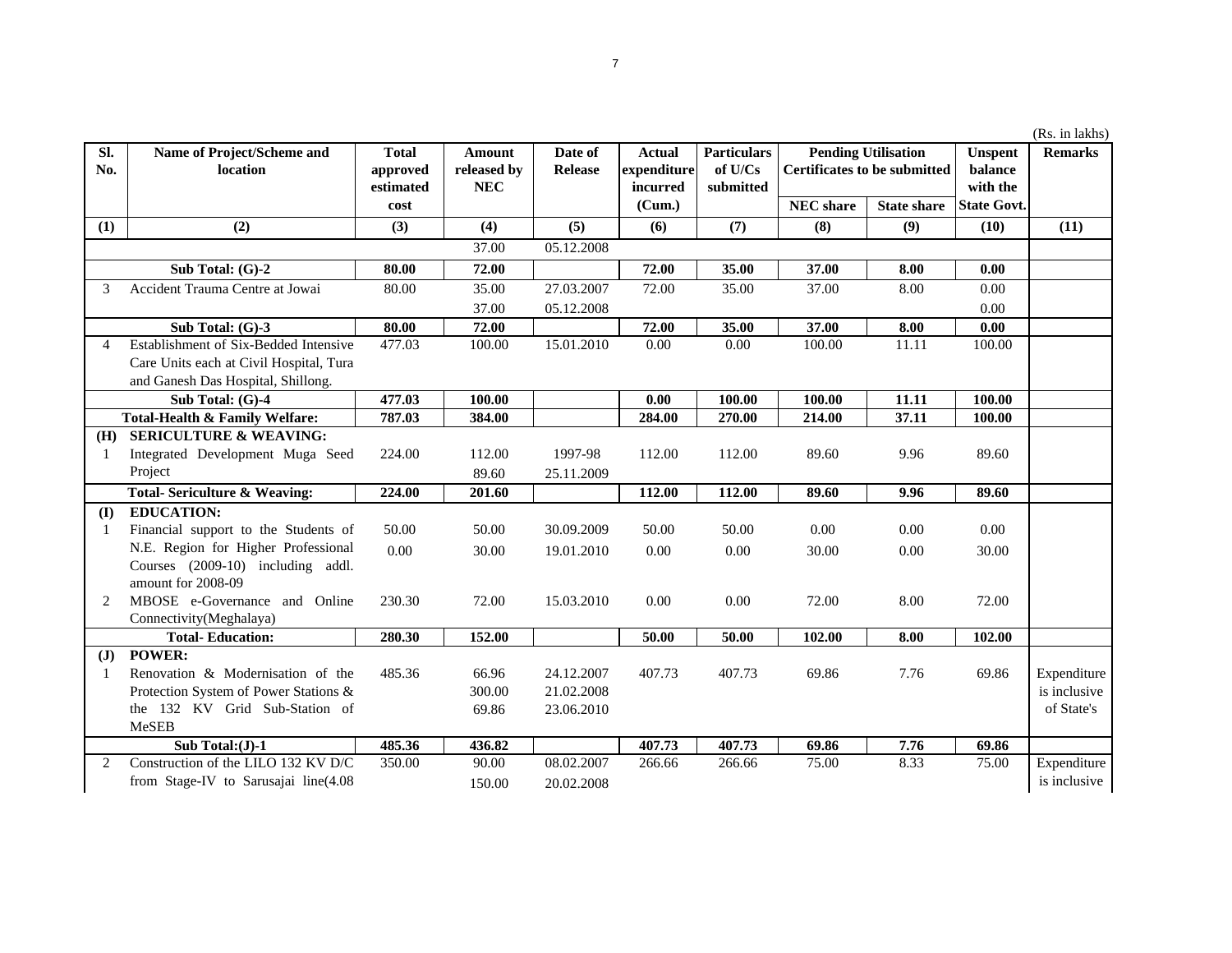**Actual** 

8

**Date of Release**

**Amount** 

**Total** 

**Name of Project/Scheme and location**

**Sl. No.**

## (Rs. in lakhs) **NEC share State shareUnspent balance with the State Govt.Pending Utilisation | Unspent | Remarks Certificates to be submitted Particulars**

| No.            | location                                  | approved  | released by | Release    | expenditure | of U/Cs   | <b>Certificates to be submitted</b> |                    | balance            |              |
|----------------|-------------------------------------------|-----------|-------------|------------|-------------|-----------|-------------------------------------|--------------------|--------------------|--------------|
|                |                                           | estimated | <b>NEC</b>  |            | incurred    | submitted |                                     |                    | with the           |              |
|                |                                           | cost      |             |            | (Cum.)      |           | <b>NEC</b> share                    | <b>State share</b> | <b>State Govt.</b> |              |
| (1)            | (2)                                       | (3)       | (4)         | (5)        | (6)         | (7)       | (8)                                 | (9)                | (10)               | (11)         |
|                | Kms.) at Umtru Switchyard in              |           | 75.00       | 14.06.2010 |             |           |                                     |                    |                    | of State's   |
|                | Sub Total: (J)-2                          | 350.00    | 315.00      |            | 266.66      | 266.66    | 75.00                               | 8.33               | 75.00              |              |
| 3              | of 132<br>KV<br>S/C<br>Construction       | 4332.00   | 1080.00     | 19.03.2007 | 3798.05     | 3798.05   | 0.00                                | 0.00               | 0.00               | Expenditure  |
|                | Transmission Line on Double Circuit       |           | 1438.24     | 26.03.2008 |             |           |                                     |                    |                    | is inclusive |
|                | Tower from Agia (Assam) to                |           | 900.00      | 11.09.2009 |             |           |                                     |                    |                    | of State's   |
|                | Nangalbibra (Meghalaya) 110 Km.           |           |             |            |             |           |                                     |                    |                    |              |
|                | Sub Total: (J)-3                          | 4332.00   | 3418.24     |            | 3798.05     | 3798.05   | 0.00                                | 0.00               | 0.00               |              |
| $\overline{A}$ | Installation of Capacitor Bank at 33      | 310.29    | 100.00      | 26.03.2008 | 299.18      | 299.18    | 0.00                                | 11.11              | 0.00               | Expenditure  |
|                | KV Umtru Switchyard & 132 KV              |           | 100.00      | 29.07.2008 |             |           |                                     |                    |                    | is inclusive |
|                | E.P.I.P-I at Byrnihat.                    |           | 79.26       | 11.09.2009 |             |           |                                     |                    |                    | of State's   |
|                | Sub Total: (J)-4                          | 310.29    | 279.26      |            | 299.18      | 299.18    | 0.00                                | 11.11              | 0.00               |              |
| 5              | Construction of 132 KV LILO of            | 494.00    | 250.00      | 29.01.2009 | 388.88      | 388.88    | 0.00                                | 0.00               | 0.00               | Expenditure  |
|                | Sumer-Nehu Line at 132/33 KV, 2X20        |           | 100.00      | 16.09.2009 |             |           |                                     |                    |                    | is inclusive |
|                | MVA Sub-Station at Umiam                  |           |             |            |             |           |                                     |                    |                    | of State's   |
|                | Sub Total: (J)-5                          | 494.00    | 350.00      |            | 388.88      | 388.88    | 0.00                                | 0.00               | 0.00               |              |
| 6              | Construction of 132/33 KV, 2X20           | 479.72    | 80.00       | 07.08.2008 | 421.33      | 421.33    | 0.00                                | 0.88               | 0.00               | Expenditure  |
|                | <b>MVA</b><br>Sub-Station<br>Umiam,<br>at |           | 300.00      | 16.09.2009 |             |           |                                     |                    |                    | is inclusive |
|                | Meghalaya                                 |           |             |            |             |           |                                     |                    |                    | of State's   |
|                | Sub Total: (J)-6                          | 479.72    | 380.00      |            | 421.33      | 421.33    | 0.00                                | 0.88               | 0.00               |              |
|                | Construction of Lakroh Mini Hydel         | 500.00    | 187.00      | 26.03.2008 | 331.44      | 331.44    | 0.00                                | 20.78              | 0.00               |              |
|                | Project (1x1500 KW), Jaintia Hills        |           | 130.00      | 18.03.2010 |             |           |                                     |                    |                    |              |
|                | Sub Total: (J)-7                          | 500.00    | 317.00      |            | 331.44      | 331.44    | 0.00                                | 20.78              | 0.00               |              |
| 8              | Survey & Investigation of Myntdu-         | 359.42    | 20.00       | 26.10.2006 | 176.11      | 176.11    | $0.00\,$                            | 12.77              | 0.00               |              |
|                | Leshka H.E.P.(Stage-II) (60 MW)           |           | 20.00       | 31.03.2007 |             |           |                                     |                    |                    |              |
|                | (Revised to 270 MW)                       |           | 25.00       | 23.07.2007 |             |           |                                     |                    |                    |              |
|                |                                           |           | 30.00       | 18.02.2008 |             |           |                                     |                    |                    |              |
|                |                                           |           | 20.00       | 23.07.2008 |             |           |                                     |                    |                    |              |
|                |                                           |           | 30.00       | 19.03.2010 |             |           |                                     |                    |                    |              |
|                |                                           |           | 25.00       | 30.03.2010 |             |           |                                     |                    |                    |              |
|                | Sub Total: (J)-8                          | 359.42    | 170.00      |            | 176.11      | 176.11    | 0.00                                | 12.77              | 0.00               |              |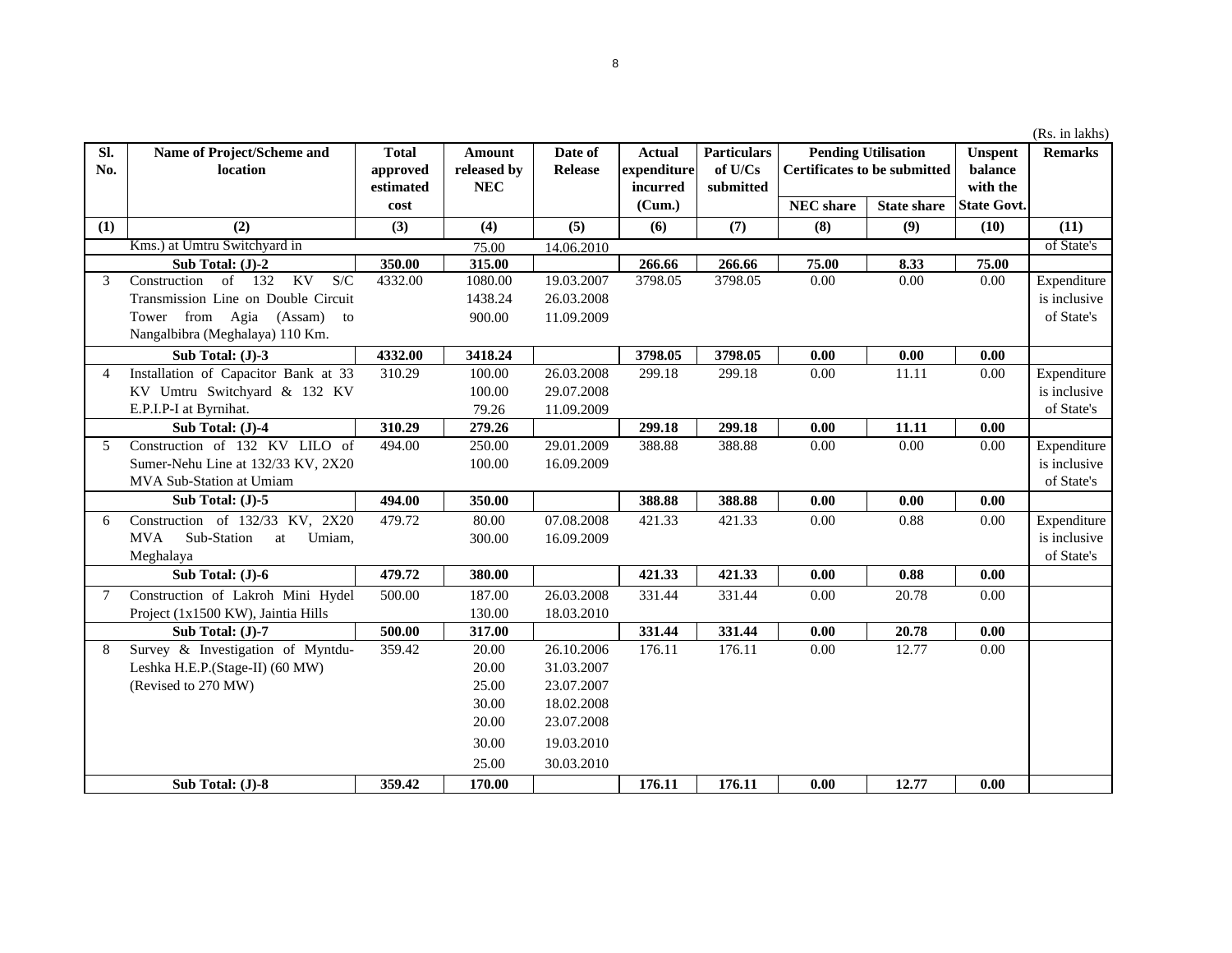| SI. | Name of Project/Scheme and           | <b>Total</b> | Amount      | Date of        | <b>Actual</b> | <b>Particulars</b> | <b>Pending Utilisation</b><br><b>Certificates to be submitted</b> |                    | <b>Unspent</b>     | <b>Remarks</b> |
|-----|--------------------------------------|--------------|-------------|----------------|---------------|--------------------|-------------------------------------------------------------------|--------------------|--------------------|----------------|
| No. | location                             | approved     | released by | <b>Release</b> | expenditure   | of U/Cs            |                                                                   |                    | balance            |                |
|     |                                      | estimated    | <b>NEC</b>  |                | incurred      | submitted          |                                                                   |                    | with the           |                |
|     |                                      | cost         |             |                | (Cum.)        |                    | <b>NEC</b> share                                                  | <b>State share</b> | <b>State Govt.</b> |                |
| (1) | (2)                                  | (3)          | (4)         | (5)            | (6)           | (7)                | (8)                                                               | (9)                | (10)               | (11)           |
| 9   | Survey & Investigation of Umngot     | 430.78       | 20.00       | 26.10.2006     | 174.44        | 174.44             | 0.00                                                              | 14.43              | 0.00               |                |
|     | H.E.P.(Stage-I) (2 x 75 MW)          |              | 20.00       | 31.03.2007     |               |                    |                                                                   |                    |                    |                |
|     |                                      |              | 30.00       | 23.07.2007     |               |                    |                                                                   |                    |                    |                |
|     |                                      |              | 30.00       | 18.02.2008     |               |                    |                                                                   |                    |                    |                |
|     |                                      |              | 30.00       | 23.07.2008     |               |                    |                                                                   |                    |                    |                |
|     |                                      |              | 40.00       | 19.03.2010     |               |                    |                                                                   |                    |                    |                |
|     | Sub Total: (J)-9                     | 430.78       | 170.00      |                | 174.44        | 174.44             | 0.00                                                              | 14.43              | 0.00               |                |
| 10  | Survey & Investigation of Selim HEP  | 450.00       | 100.00      | 25.03.2008     | 100.00        | 100.00             | 50.00                                                             | 16.66              | 50.00              |                |
|     | (Stage-I)(2 x 85 MW), Jaintia Hills  |              | 50.00       | 23.06.2010     |               |                    |                                                                   |                    |                    |                |
|     | Sub Total: $(J)$ -10                 | 450.00       | 150.00      |                | 100.00        | 100.00             | 50.00                                                             | 16.66              | 50.00              |                |
| 11  | Survey & Investigation of Ganol      | 211.00       | 40.00       | 31.12.2008     | 62.22         | 62.22              | 0.00                                                              | 4.44               | 0.00               |                |
|     | H.E.P.(Stage-II)(3x5 MW)             |              | 20.00       | 22.10.2009     |               |                    |                                                                   |                    |                    |                |
|     | Sub Total: (J)-11                    | 211.00       | 60.00       |                | 62.22         | 62.22              | 0.00                                                              | 4.44               | 0.00               |                |
| 12  | Survey & Investigation of Mawblei    | 472.00       | 20.00       | 24.02.2009     | 42.22         | 42.22              | 0.00                                                              | 2.22               | 0.00               |                |
|     | H.E.P.(2x70=140 MW), West Khasi      |              | 20.00       | 22.10.2009     |               |                    |                                                                   |                    |                    |                |
|     | Sub Total: (J)-12                    | 472.00       | 40.00       |                | 42.22         | 42.22              | 0.00                                                              | 2.22               | 0.00               |                |
| 13  | Construction of 132 KV/33 KV, 2x20   | 471.00       | 47.10       | 21.10.2009     | 52.33         | 52.33              | 0.00                                                              | 0.00               | 0.00               |                |
|     | MVA Sub-Station at Mendipathar       |              |             |                |               |                    |                                                                   |                    |                    |                |
|     | Sub Total: (J)-13                    | 471.00       | 47.10       |                | 52.33         | 52.33              | 0.00                                                              | 0.00               | 0.00               |                |
| 14  | Construction of LILO on 132 KV Agia- | 499.65       | 200.00      | 09.12.2009     | 0.00          | 0.00               | 200.00                                                            | 22.22              | 200.00             |                |
|     | Nangalbibra line at 132 KV/33 KV     |              |             |                |               |                    |                                                                   |                    |                    |                |
|     | Sub-Station at Mendipathar           |              |             |                |               |                    |                                                                   |                    |                    |                |
|     | Sub Total: (J)-14                    | 499.65       | 200.00      |                | 0.00          | 0.00               | 200.00                                                            | 22.22              | 200.00             |                |
| 15  | Construction of 132 KV D/C on LILO   | 496.74       | 100.00      | 19.01.2010     | 111.11        | 111.11             | 0.00                                                              | 0.00               | 0.00               |                |
|     | Mawlai-Cherra S/C Line at<br>on      |              |             |                |               |                    |                                                                   |                    |                    |                |
|     | Mawngap Sub-Station                  |              |             |                |               |                    |                                                                   |                    |                    |                |
|     | Sub Total: (J)-15                    | 496.74       | 100.00      |                | 111.11        | 111.11             | 0.00                                                              | 0.00               | 0.00               |                |
|     | <b>Total:-Power sector</b>           | 10341.96     | 6433.42     |                | 6631.70       | 6631.70            | 394.86                                                            | 121.60             | 394.86             |                |
| (K) | <b>TOURISM:</b>                      |              |             |                |               |                    |                                                                   |                    |                    |                |
| -1  | Improvement of Marngar Lake at       | 441.70       | 29.15       | 30.03.2006     | 29.00         | 29.00              | 190.80                                                            | 24.42              | 190.80             |                |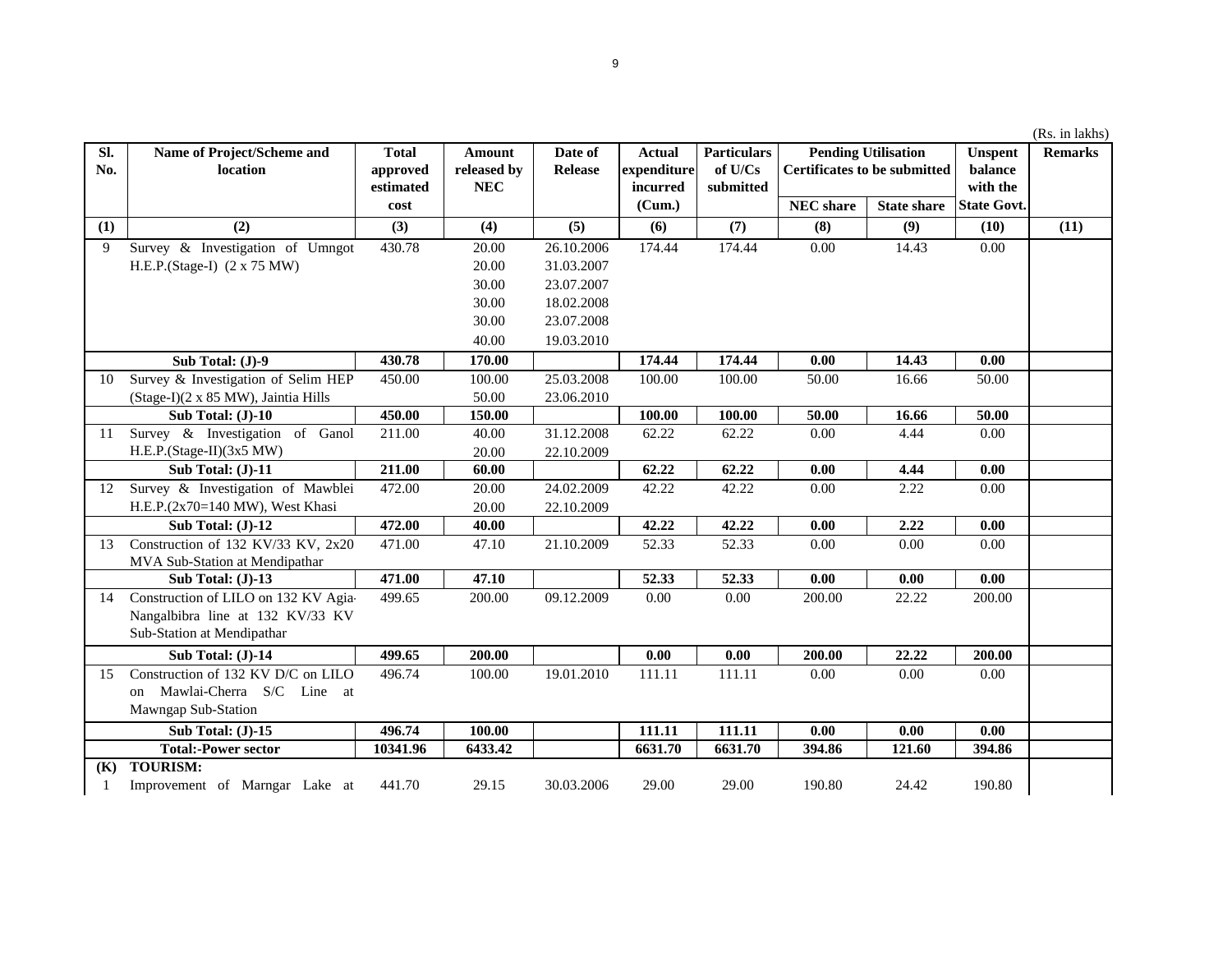|                                                  |                                                                                                                                                       |              |             |            |             |                    |                                                                   |                    |                    | (Rs. in lakhs) |
|--------------------------------------------------|-------------------------------------------------------------------------------------------------------------------------------------------------------|--------------|-------------|------------|-------------|--------------------|-------------------------------------------------------------------|--------------------|--------------------|----------------|
| SI.                                              | Name of Project/Scheme and                                                                                                                            | <b>Total</b> | Amount      | Date of    | Actual      | <b>Particulars</b> | <b>Pending Utilisation</b><br><b>Certificates to be submitted</b> |                    | <b>Unspent</b>     | <b>Remarks</b> |
| No.                                              | location                                                                                                                                              | approved     | released by | Release    | expenditure | of U/Cs            |                                                                   |                    | balance            |                |
|                                                  |                                                                                                                                                       | estimated    | <b>NEC</b>  |            | incurred    | submitted          |                                                                   |                    | with the           |                |
|                                                  |                                                                                                                                                       | cost         |             |            | (Cum.)      |                    | <b>NEC</b> share                                                  | <b>State share</b> | <b>State Govt.</b> |                |
| (1)                                              | (2)                                                                                                                                                   | (3)          | (4)         | (5)        | (6)         | (7)                | (8)                                                               | (9)                | (10)               | (11)           |
|                                                  | Marngar Village under Ri Bhoi                                                                                                                         |              | 190.65      | 08.09.2009 |             |                    |                                                                   |                    |                    |                |
|                                                  | Sub Total: (K)-1                                                                                                                                      | 441.70       | 219.80      |            | 29.00       | 29.00              | 190.80                                                            | 24.42              | 190.80             |                |
| 2                                                | Rock Sohra Festival<br>Rain<br>2010.                                                                                                                  | 7.05         | 6.35        | 04.03.2010 | 0.00        | 0.00               | 6.35                                                              | 0.70               | 6.35               |                |
|                                                  | Meghalaya                                                                                                                                             |              |             |            |             |                    |                                                                   |                    |                    |                |
|                                                  | Sub Total: (K)-2                                                                                                                                      | 7.05         | 6.35        |            | 0.00        | 0.00               | 6.35                                                              | 0.70               | 6.35               |                |
| 3                                                | Building<br>for<br>Service<br>Capacity                                                                                                                | 74.00        | 44.10       | 23.03.2010 | 0.00        | 0.00               | 44.10                                                             | 4.90               | 44.10              |                |
|                                                  | Providers in Tourism Sector to                                                                                                                        |              |             |            |             |                    |                                                                   |                    |                    |                |
|                                                  | Sub Total: $(K)-3$                                                                                                                                    | 74.00        | 44.10       |            | 0.00        | 0.00               | 44.10                                                             | 4.90               | 44.10              |                |
|                                                  | <b>Total-Tourism:</b>                                                                                                                                 | 522.75       | 270.25      |            | 29.00       | 29.00              | 241.25                                                            | 30.02              | 241.25             |                |
| (L)                                              | <b>INFORMATION &amp; PUBLIC RELATIONS:</b>                                                                                                            |              |             |            |             |                    |                                                                   |                    |                    |                |
|                                                  | Upgradation of NEC Information Cell                                                                                                                   | 10.50        | 5.00        | 2006-07    | 10.00       | 5.00               | 5.50                                                              | 0.00               | 0.50               |                |
|                                                  | in Shillong                                                                                                                                           |              | 5.50        | 2007-08    |             |                    |                                                                   |                    |                    |                |
| <b>Total-Information &amp; Public relations:</b> |                                                                                                                                                       | 10.50        | 10.50       |            | 10.00       | 5.00               | 5.50                                                              | 0.00               | 0.50               |                |
| (M)                                              | <b>BORDER AREA DEVELOPMENT:</b>                                                                                                                       |              |             |            |             |                    |                                                                   |                    |                    |                |
|                                                  | Ideal Fish & Fish Seed Production<br>Farm and Multipurpose Development<br>Ishamati<br>Project<br>at<br>village,<br>Shellabholaganj, East Khasi Hills. | 139.33       | 50.16       | 23.03.2010 | 0.00        | 0.00               | 50.16                                                             | 5.57               | 50.16              |                |
|                                                  | <b>Total-Border Area Development:</b>                                                                                                                 | 139.33       | 50.16       |            | 0.00        | 0.00               | 50.16                                                             | 5.57               | 50.16              |                |
|                                                  | Total of Sanctioned Schemes Other than                                                                                                                | 14857.23     | 9219.60     |            | 8523.27     | 8274.99            | 1637.45                                                           | 328.25             | 1289.47            |                |
|                                                  | Roads & Bridges Sector                                                                                                                                |              |             |            |             |                    |                                                                   |                    |                    |                |
|                                                  | Total of Sanctioned Schemes of Roads &<br><b>Bridges Sector</b>                                                                                       | 35577.52     | 23122.84    |            | 20703.52    | 20703.52           | 3884.67                                                           | 759.54             | 3884.67            |                |
|                                                  | <b>GRANT TOTAL OF ALL SECTORS</b>                                                                                                                     | 50434.75     | 32342.44    |            | 29226.79    | 28978.51           | 5522.12                                                           | 1087.79            | 5174.14            |                |

**N.B: (1) Total pending U.Cs of NEC's sanctioned Schemes. = Rs.55.22 Crores.**